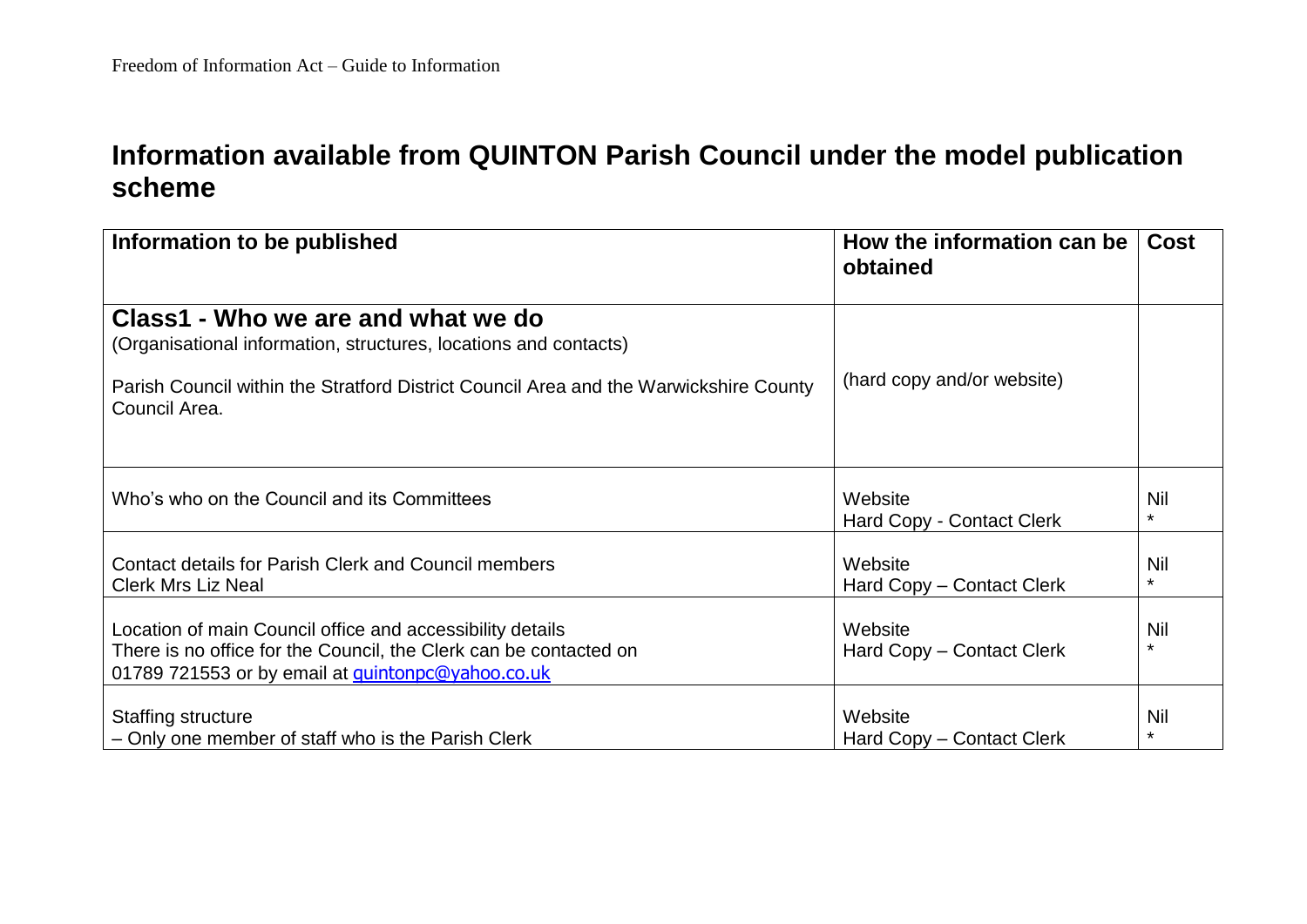| Class 2 – What we spend and how we spend it<br>(Financial information relating to projected and actual income and expenditure,<br>procurement, contracts and financial audit) | (hard copy and/or website)           |                |
|-------------------------------------------------------------------------------------------------------------------------------------------------------------------------------|--------------------------------------|----------------|
| Current annual accounts (last audited accounts)                                                                                                                               | Hard Copy - Contact Clerk            | Nil<br>$\star$ |
| Previous seven years annual accounts                                                                                                                                          | Hard Copy - Contact Clerk            |                |
| Annual return form and report by auditor                                                                                                                                      | Website<br>Hard Copy - Contact Clerk | Nil<br>$\star$ |
| <b>Finalised budget</b>                                                                                                                                                       | Hard Copy – Contact Clerk            | $\star$        |
| Precept                                                                                                                                                                       | Hard Copy – Contact Clerk            | $\star$        |
| <b>Financial Standing Orders and Regulations</b>                                                                                                                              | Hard Copy – Contact Clerk            | $\star$        |
| Grants given and received (Included in annual accounts)                                                                                                                       | Website<br>Hard Copy – Contact Clerk | Nil<br>$\star$ |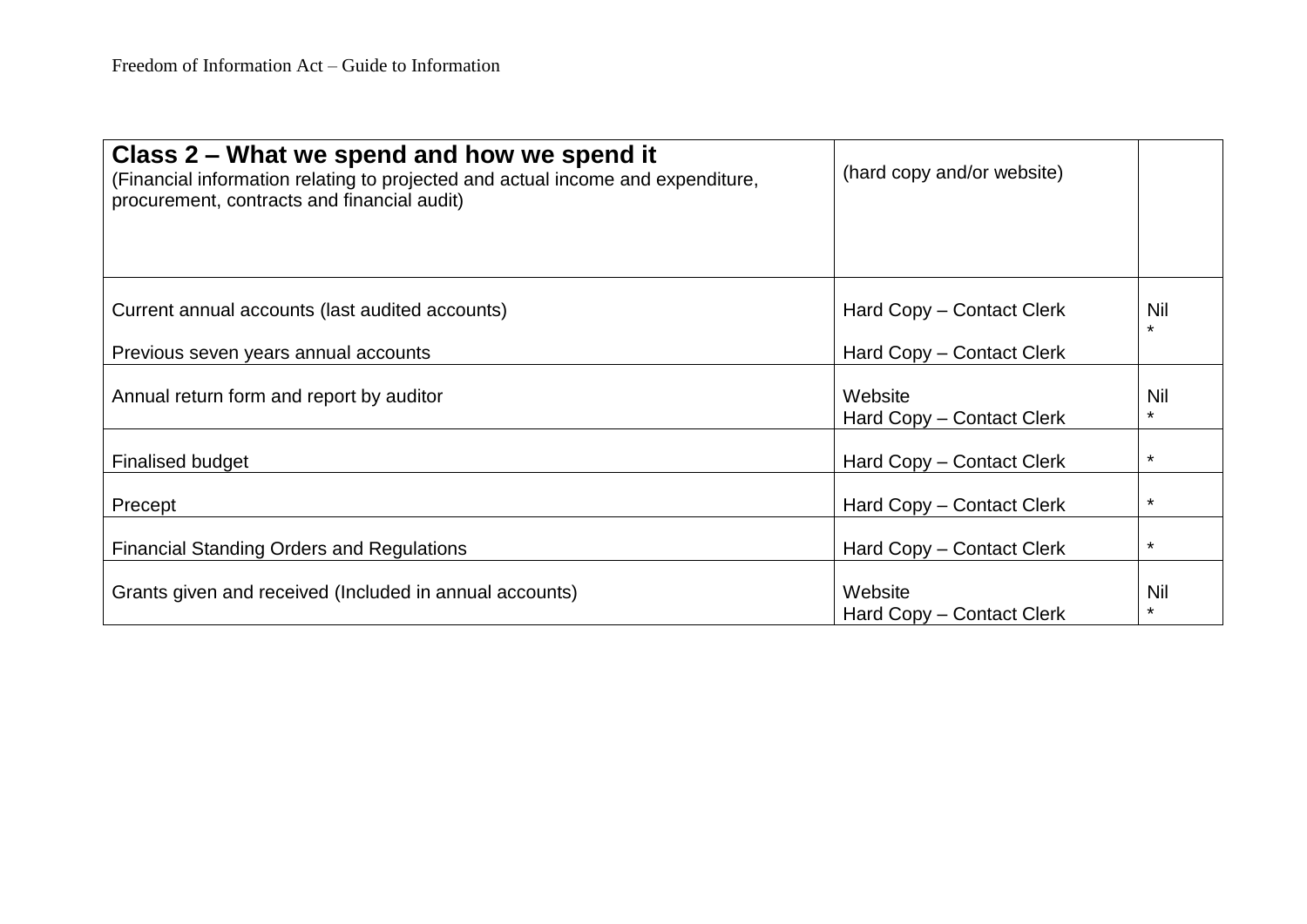| Class 3 – What our priorities are and how we are doing<br>(Strategies and plans, performance indicators, audits, inspections and reviews) | (hard copy and/or website) |            |
|-------------------------------------------------------------------------------------------------------------------------------------------|----------------------------|------------|
| Annual Report to Parish or Community Meeting (current and previous year as a                                                              | Website                    | <b>Nil</b> |
| minimum)                                                                                                                                  | Hard Copy - Contact Clerk  | *          |

| Class 4 – How we make decisions<br>(Decision making processes and records of decisions)                                          | (hard copy and/or website)           |                |
|----------------------------------------------------------------------------------------------------------------------------------|--------------------------------------|----------------|
| Timetable of meetings (Council and Parish meetings)                                                                              | Website<br>Hard Copy - Contact Clerk | Nil<br>$\star$ |
| Agendas of meetings (as above)                                                                                                   | Website<br>Hard Copy – Contact Clerk | Nil            |
| Minutes of meetings (as above) – NB this will exclude information that is properly regarded as<br>private to the meeting.        | Website<br>Hard Copy - Contact Clerk | Nil            |
| Reports presented to council meetings - NB this will exclude information that is properly<br>regarded as private to the meeting. | Website<br>Hard Copy - Contact Clerk | Nil            |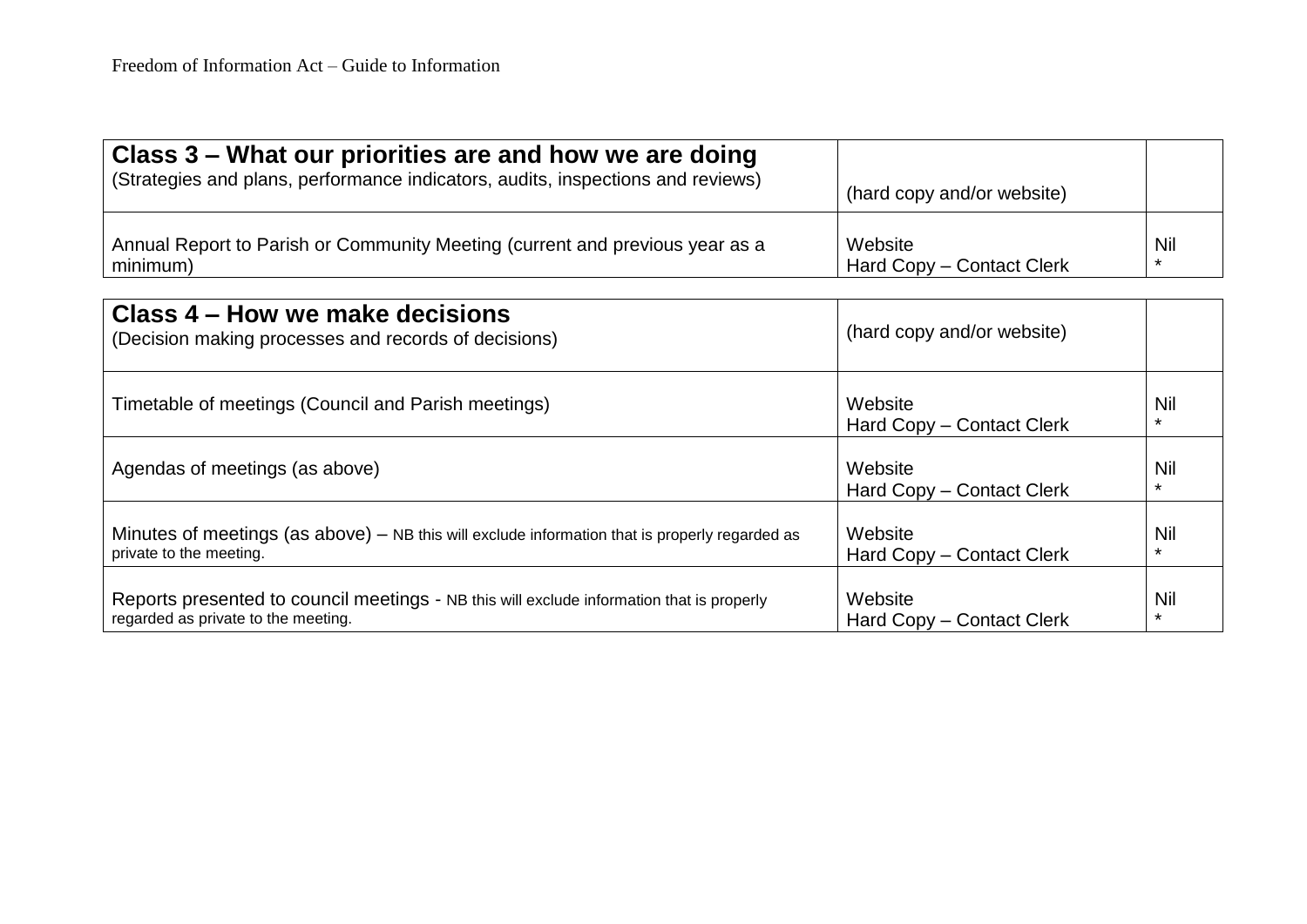| Class 5 – Our policies and procedures<br>(Current written protocols, policies and procedures for delivering our services and<br>responsibilities)<br>Current information only    |                                                        |         |
|----------------------------------------------------------------------------------------------------------------------------------------------------------------------------------|--------------------------------------------------------|---------|
| Policies and procedures for the conduct of council business:<br>Procedural standing orders<br>Delegated authority in respect of officers<br>Code of Conduct<br>Policy statements | Hard Copy - Contact Clerk<br>Hard Copy - Contact Clerk | $\star$ |

| Class 6 – Lists and Registers                 |                                                                                    |         |
|-----------------------------------------------|------------------------------------------------------------------------------------|---------|
| Currently maintained lists and registers only | (hard copy or website; some<br>information may only be available<br>by inspection) |         |
| <b>Assets Register</b>                        | Hard Copy - Contact Clerk                                                          | *       |
| Register of members' interests                | Hard Copy - Contact Clerk                                                          | $\star$ |
| Register of gifts and hospitality             | Hard Copy - Contact Clerk                                                          | $\star$ |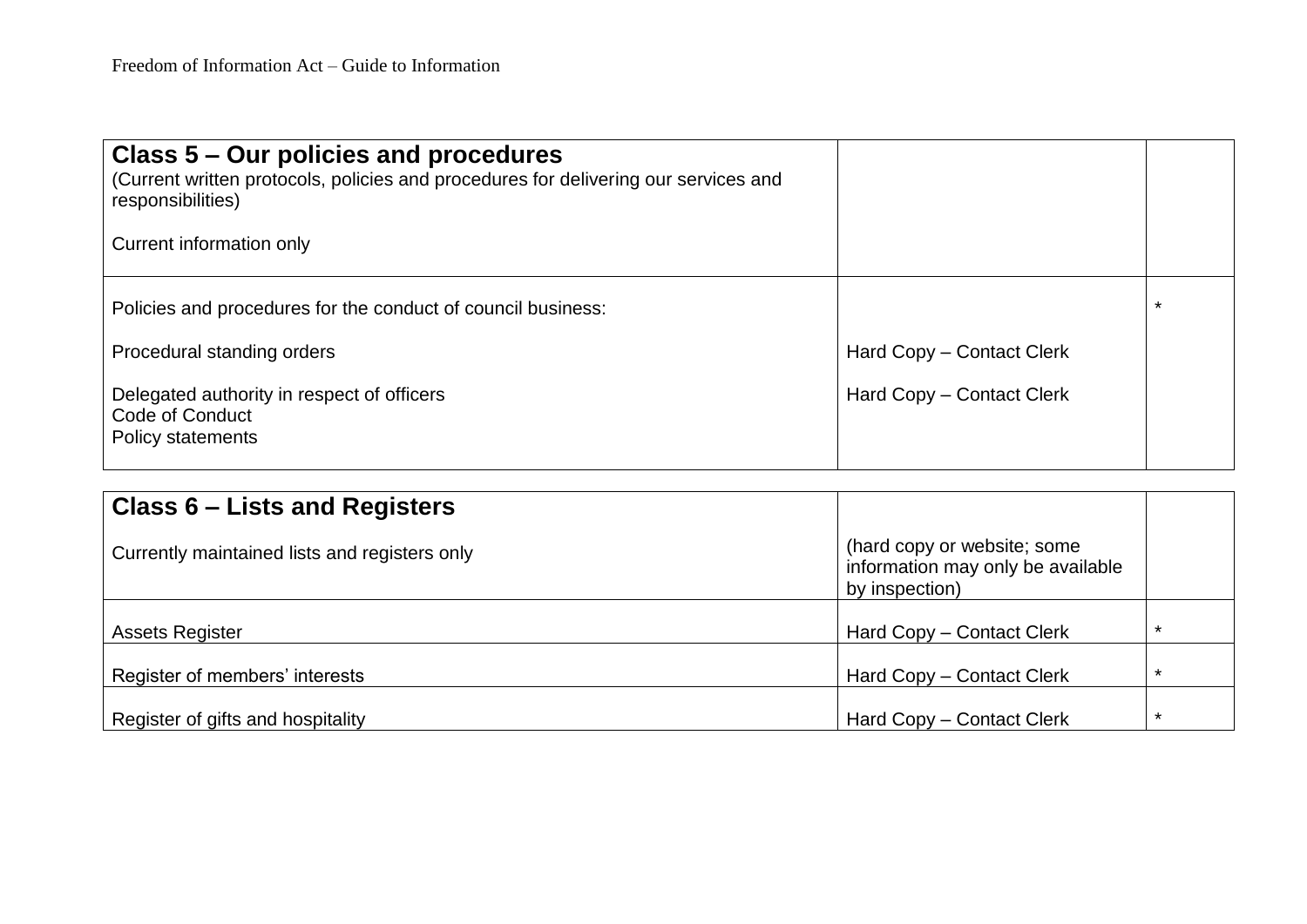| Class 7 – The services we offer<br>(Information about the services we offer, including leaflets, guidance and newsletters<br>produced for the public and businesses)<br>Current information only | (hard copy or website; some<br>information may only be available<br>by inspection) |  |
|--------------------------------------------------------------------------------------------------------------------------------------------------------------------------------------------------|------------------------------------------------------------------------------------|--|
| Allotments                                                                                                                                                                                       |                                                                                    |  |
| Burial grounds and closed churchyards                                                                                                                                                            |                                                                                    |  |
| Community centres and village halls                                                                                                                                                              |                                                                                    |  |
| Parks, playing fields and recreational facilities                                                                                                                                                |                                                                                    |  |
| Seating, litter bins, clocks, memorials and lighting                                                                                                                                             | Not applicable                                                                     |  |
| <b>Bus shelters</b>                                                                                                                                                                              |                                                                                    |  |
| <b>Markets</b>                                                                                                                                                                                   |                                                                                    |  |
| <b>Public conveniences</b>                                                                                                                                                                       |                                                                                    |  |
| Agency agreements                                                                                                                                                                                |                                                                                    |  |
| A summary of services for which the council is entitled to recover a fee, together with<br>those fees (e.g. burial fees)                                                                         |                                                                                    |  |

**Contact details:**

**Mrs Liz Neal, Telephone 01789 721553 or email** [quintonpc@yahoo.co.uk](mailto:quintonpc@yahoo.co.uk)**or by writing to Honeysuckle Cottage, 34 Back Lane, Lower Quinton, CV37 8SF**